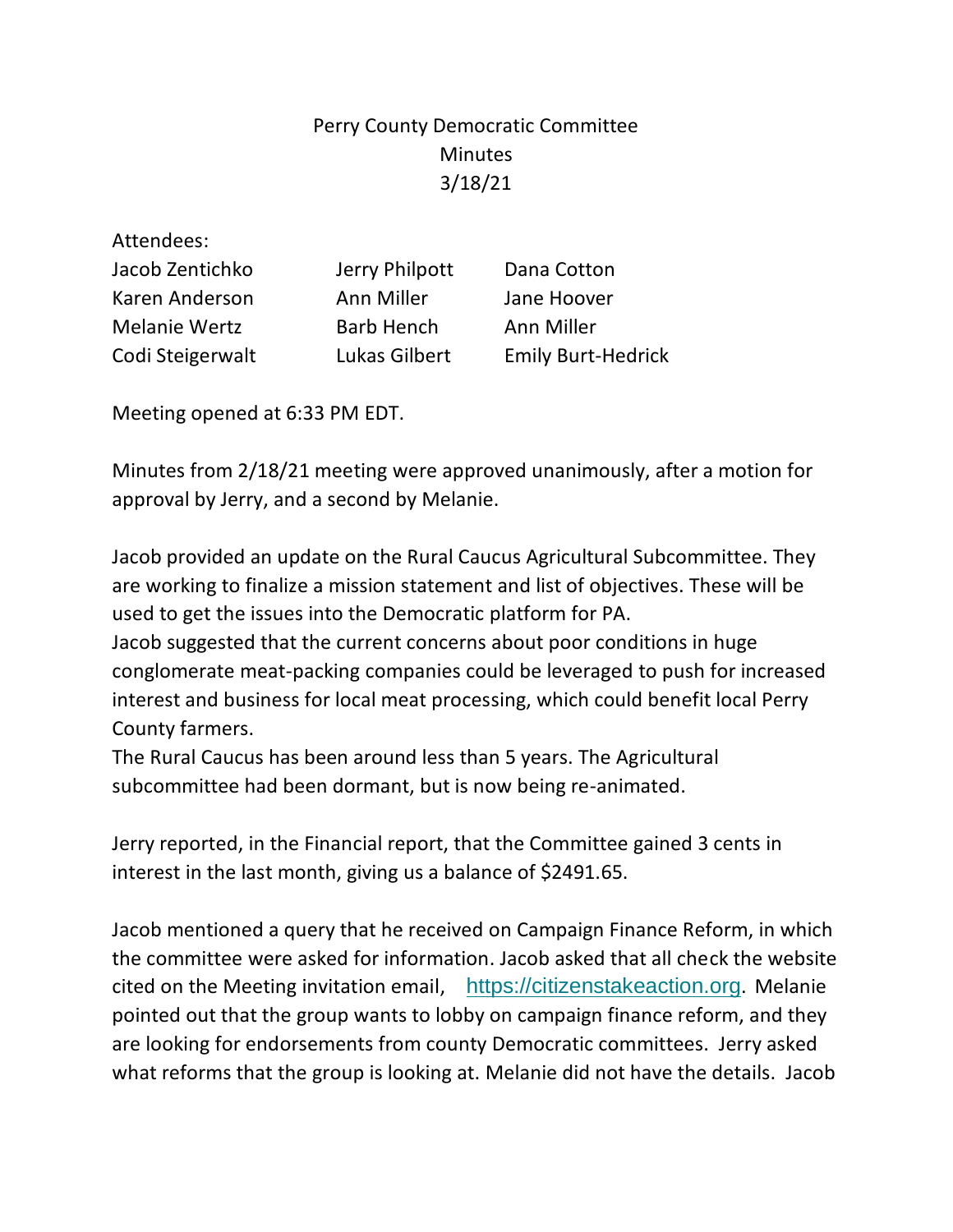will work to get additional details. If you have feedback on this, after reading website, please send to Jacob.

Codi Steigerwalt was with us for the first few minutes of the meeting, but he reported that he would have to leave because he was about to go through airport security to fly, due to an emergency.

Jacob reminded us that a new election cycle is upon us. There is the PA GOP survey that came out recently—Melanie had sent it to committee members—in which they want comments on "election security" issues. [https://pasenelectioncommittee.com/submit-comments](https://perrycountydems.us12.list-manage.com/track/click?u=76376a873b8fb3ee1183684da&id=2e584585f0&e=c9aca7d9a5)

Jacob asked that people put in comments—we need to have Democratic comments, not just self-serving comments. Emily reported that she had answered it, and made it clear that we need to get EVERY VOTE counted, and that Perry County mail-in balloting was well done and secure and handled by bipartisan, cooperative volunteers.

If you wish to be a poll worker, you need to sign up on the PA State website. <https://www.votespa.com/Resources/pages/be-a-poll-worker.aspx>

For Elections office workers—those who will help open and sort mail-in ballots at the county office building—that will be a separate sign-up volunteer list. So far Jacob has not heard anything about creating that sign-up list. Melanie will ask at an upcoming Commissioner meeting about that.

There is a Referendum on the Primary ballot—cited in the PeCoTimes—that would limit the duration of a "state of emergency", declared by the Governor, to 28 days. If it would need to be extended after that, it would require the agreement of the State House and Senate. This would be an amendment to the PA constitution.

There was a good deal of discussion about this. First, it is clear that the State GOP dominated legislature wants to use this to curb the power of Governor Wolf, and to use it politically against him.

Dana pointed out that this should not be a partisan issue. It may be a good idea to limit this state of emergency to 28 days.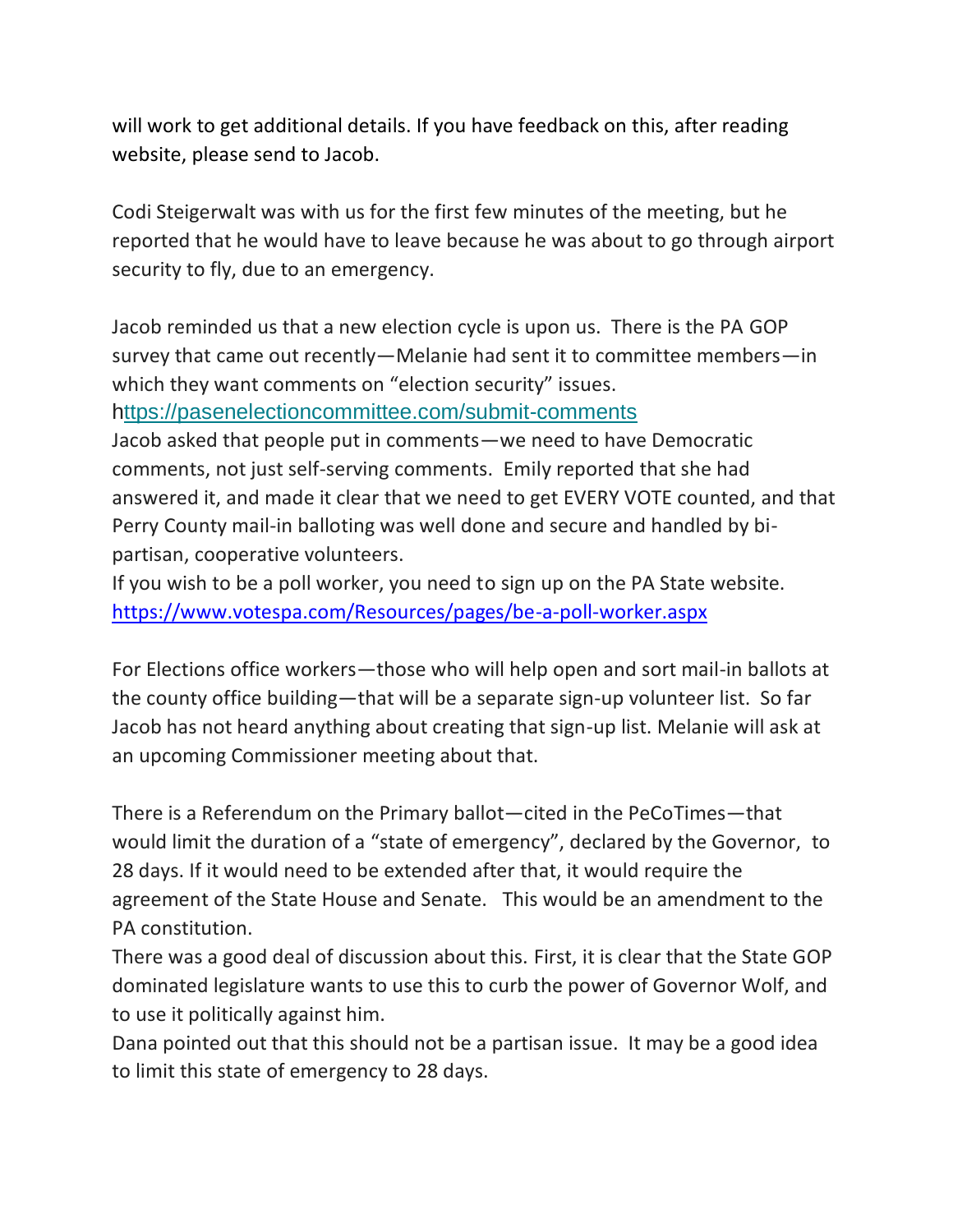Jane pointed out that the governor would be unable to veto the legislature's ending of a state of emergency. Given the current pandemic emergency, that could be dangerous.

But Dana responded that an extended state of emergency could be used to suppress otherwise legal protests. This proposed change to the constitution is being done for the WRONG reasons, but could be good policy in "normal" emergencies, such as floods and other weather emergencies.

Melanie pointed out that the pandemic is different, and there will be more pandemics in the future.

Again, Dana pointed out the concern about suppression of demonstrations and protests. Jerry also noted that an extended "state of emergency" has been used in other countries to suppress protests against unfair conditions, to suppress citizens' attempts to get redress from their governments.

Jerry also mentioned that an unlimited state of emergency can be a problem no matter who is in power.

Jacob mentioned that we need to be on the lookout for gerrymandering….we may see some attempts before the general election in November.

Dana again asked that people respond to the Perry County Comprehensive plan survey. It will be open for maybe another month or so. The website for the survey is<https://www.tcrpc-pa.org/picture-perry>

Karen brought up her concern about Congressman Fred Keller's recent vote in Congress (Federal) against the Violence Against Women Act. She recalled how the Perry County Voices group had tried to meet with the previous Congressman Marino, and had been rebuffed. We need to be able to meet with our Congressman, and let him know our concerns. Is anyone trying to address the issue of Republicans trying to end the Mail-in Ballots? Perhaps Letters to the Editor from Democratic Committees would be helpful.

Similarly, we have concerns about the State representative, Perry Stambaugh. Karen has tried to contact Perry Stambaugh and been rebuffed. We want to know what his stand is on Mail-in Ballots. He was elected by many votes that were on mail-in ballots last November.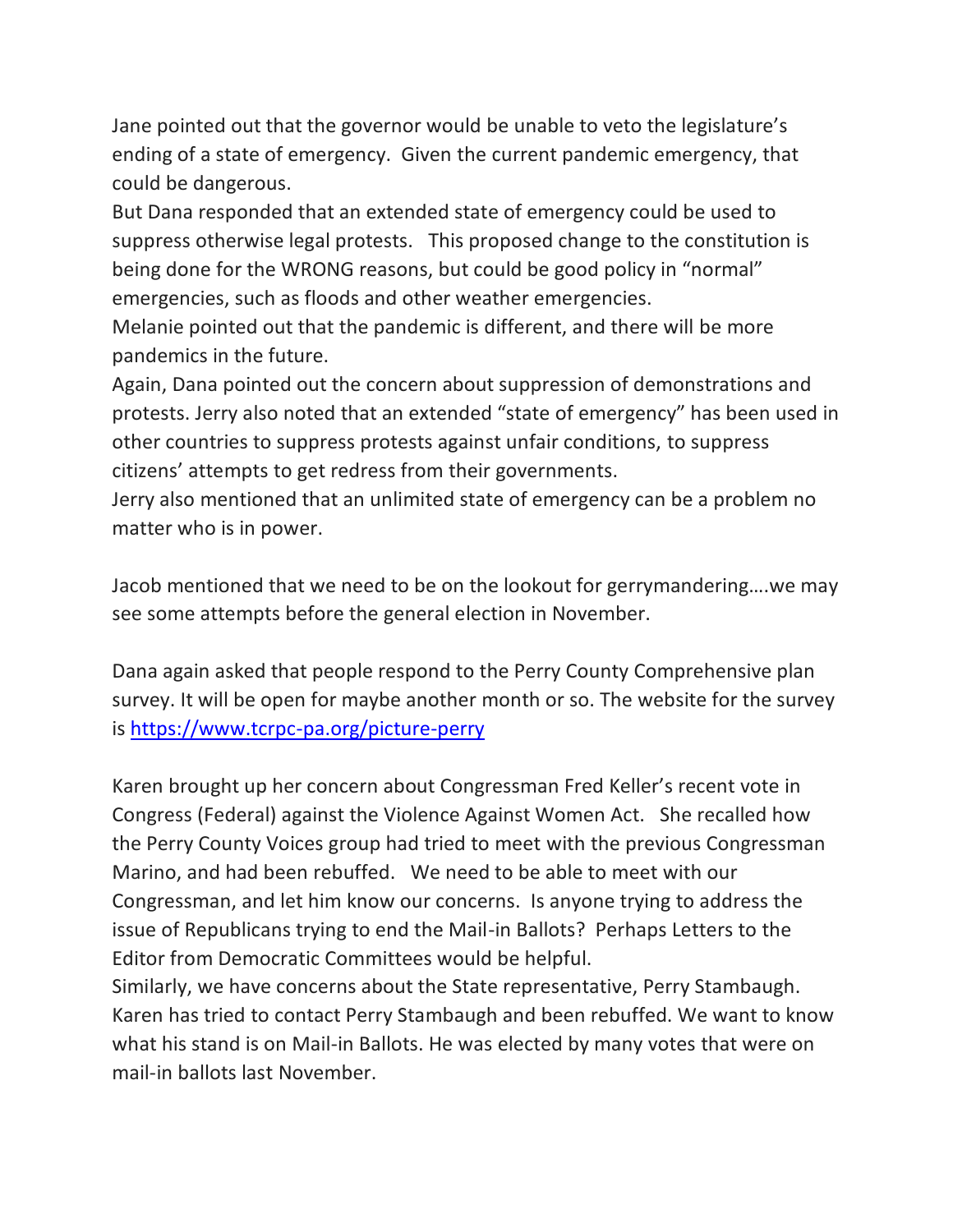Melanie mentioned that Mark Whitmoyer had tried to set up communication with the Juniata Cty Democratic committee chair….she will find the name, and provide to Jacob.

Dana suggested we might want to create subcommittees for each Federal Congressional District, so that Democrats could as a group bring issues and meet with Representative Keller.

Barb Hench pointed out that Keller represents 10 counties, from Central PA, all the way up to the NY border. Would it make sense to have two subcommittees— 5 counties each?

Jacob will need to contact the 10 Democratic Committee chairs in Keller's district; he will start networking through the Rural Caucus meeting this month. Dana pointed out that there is already a Facebook group for 12<sup>th</sup> District Democrats:

[www.facebook.com/groups/287491101594523](http://www.facebook.com/groups/287491101594523)

That may be a good place to start—by joining that group.

Dana then brought up an issue that Codi Steigerwalt (who had to leave early) had mentioned to her about the Magisterial District Judge (MDJ) election. Codi is on the ballot, as both Democrat and Republican. Clark Steele is also running for this position. Apparently Clark Steele failed the exam to be certified for this position. Codi is certified. Codi brought this to the Ethics Board that is overseeing these positions. If Clark Steele is not certified, and is elected in November, then he will not be able to serve, and do the work, until he is certified.

The group then discussed whether or not this problem—potential election of a MDJ who cannot yet serve (pending passing the test for certification)—should be brought to the electorate through a Letter to the Editor? Should the Democratic Committee send such a letter? The group seemed to think that any letter from the Democratic committee about this situation, which would endorse a candidate (Codi), would be black mark against the candidate. It was suggested that Dana might do better to send a Letter to the Editor under her name.

It was agreed that first we need to get the exact facts. Which candidate is certified now? What exam opportunities exist for Clark Steele, for any noncertified candidate, to get certified before November? Dana will ask Codi for the facts. Dana will then work with others to get a letter together, but prefers that it go under someone else's name.